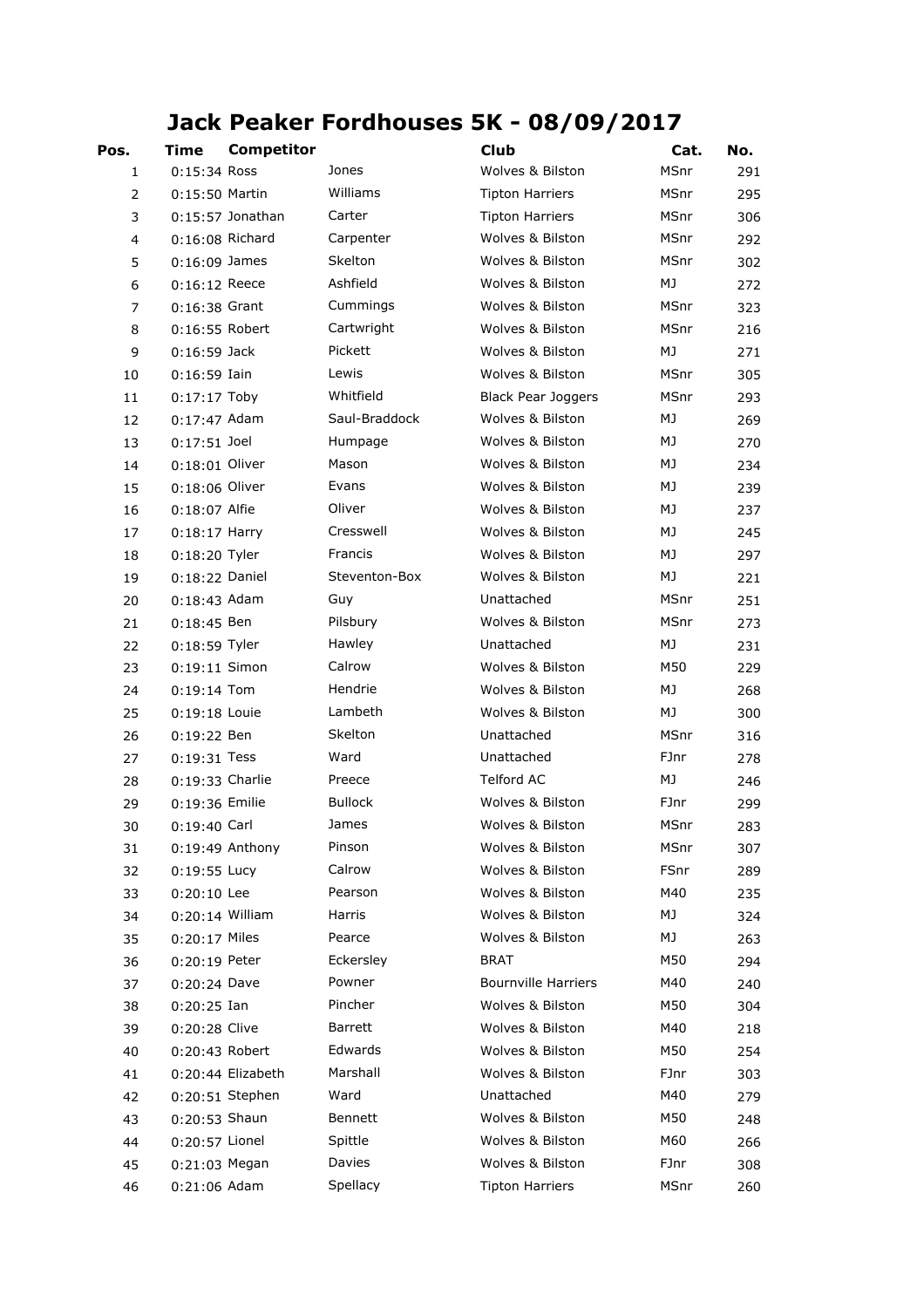| 47 | 0:21:16 Grace     | Smith           | Wolves & Bilston               | FJnr         | 319 |
|----|-------------------|-----------------|--------------------------------|--------------|-----|
| 48 | $0:21:16$ Ben     | Mescam          | Wolves & Bilston               | M40          | 317 |
| 49 | 0:21:21 Lydia     | Silk            | Wolves & Bilston               | FJnr         | 296 |
| 50 | $0:21:22$ Jacob   | <b>Bennett</b>  | Wolves & Bilston               | MJ           | 238 |
| 51 | 0:21:35 Owain     | Morris          | Wolves & Bilston               | МJ           | 311 |
| 52 | $0:21:37$ Andy    | Dyall           | Wolves & Bilston               | M40          | 318 |
| 53 | $0:21:48$ James   | Nielson         | Wolves & Bilston               | MJ           | 250 |
| 54 | 0:21:56 Maria     | Calleia         | Wolves & Bilston               | FJnr         | 257 |
| 55 | 0:22:06 Richard   | Preston         | Wolves & Bilston               | M50          | 301 |
| 56 | 0:22:20 Jayden    | Meath           | Wolves & Bilston               | MJ           | 313 |
| 57 | 0:22:40 Lucy      | Evans           | Wolves & Bilston               | FJnr         | 309 |
| 58 | 0:22:41 Leon      | Haffie-Hobday   | Wolves & Bilston               | MJ           | 275 |
| 59 | $0:22:50$ Holly   | Sides           | Wolves & Bilston               | FJnr         | 267 |
| 60 | 0:23:29 Fred      | Smith           | Wolves & Bilston               | M70          | 230 |
| 61 | 0:23:30 Glenn     | Mallen          | Unattached                     | M40          | 241 |
| 62 | 0:23:41 Chris     | Marshall        | Unattached                     | M60          | 274 |
| 63 | 0:23:49 Angel     | Wood            | Wolves & Bilston               | FJnr         | 290 |
| 64 | 0:23:51 Rob       | Carrington      | Unattached                     | M40          | 217 |
|    | 0:24:09 Emily     | Simmonds        | Wolves & Bilston               | F35          | 262 |
| 65 | 0:24:24 Richard   | Spittle         |                                | MSnr         |     |
| 66 |                   | Allcott         | Sedgley Striders<br>Unattached |              | 281 |
| 67 | $0:24:27$ Sam     |                 | <b>Bournville Harriers</b>     | FSnr<br>FSnr | 261 |
| 68 | $0:24:41$ Joanne  | Irving          |                                |              | 253 |
| 69 | 0:24:44 George    | Huntbatch       | Unattached                     | MJ           | 321 |
| 70 | $0:24:49$ Hannah  | Corns           | Wolves & Bilston               | FJnr         | 256 |
| 71 | $0:25:01$ Abbie   | Kennard         | Wolves & Bilston               | FJnr         | 288 |
| 72 | 0:25:07 Liz       | Walker          | Wolves & Bilston               | F35          | 259 |
| 73 | $0:25:14$ Tina    | Smith           | Wolves & Bilston               | F65          | 227 |
| 74 | 0:25:38 Giovanna  | Cooper          | Wolves & Bilston               | F55          | 282 |
| 75 | 0:25:50 Adam      | Bashir          | Halesowen AC                   | МJ           | 277 |
| 76 | $0:26:03$ Michael | Ryan            | Unattached                     | MSnr         | 232 |
| 77 | 0:26:13 Katie     | Clarke-Edmunds  | Unattached                     | F35          | 286 |
| 78 | 0:26:14 Craig     | <b>Buggins</b>  | Wolves & Bilston               | M40          | 222 |
| 79 | $0:26:18$ Zak     | Hopson          | Sedgley Striders               | MSnr         | 284 |
| 80 | $0:26:33$ Jon     | Ranwell         | Unattached                     | M50          | 322 |
| 81 | $0:26:41$ Nerys   | Jones           | Wolves & Bilston               | F55          | 252 |
| 82 | $0:26:44$ Tim     | Rowe            | Dudley Kingswinford RC         | M40          | 236 |
| 83 | 0:27:04 Steven    | Hopkins         | Wolves & Bilston               | M40          | 287 |
| 84 | 0:27:15 Mealnie   | Weatherer       | Unattached                     | FSnr         | 247 |
| 85 | $0:27:25$ Ian     | Cresswell       | Wolves & Bilston               | M50          | 244 |
| 86 | $0:27:34$ Haroon  | Bashir          | Unattached                     | M40          | 276 |
| 87 | $0:27:45$ Amy     | Leaver          | Wolves & Bilston               | F35          | 320 |
| 88 | 0:27:48 Julia     | Cooper          | Wolves & Bilston               | F45          | 224 |
| 89 | $0:27:54$ Tammy   | Partridge-Smith | Unattached                     | F35          | 315 |
| 90 | 0:28:20 Brendan   | Hever           | Wolves & Bilston               | F45          | 233 |
| 91 | 0:28:31 Michael   | Blower          | Unattached                     | MSnr         | 285 |
| 92 | 0:28:38 Andrea    | Marshall        | Wolves & Bilston               | F45          | 298 |
| 93 | 0:29:35 Simon     | Partridge       | Unattached                     | M40          | 314 |
| 94 | $0:30:40$ Tracy   | Boswell         | Wolves & Bilston               | F45          | 226 |